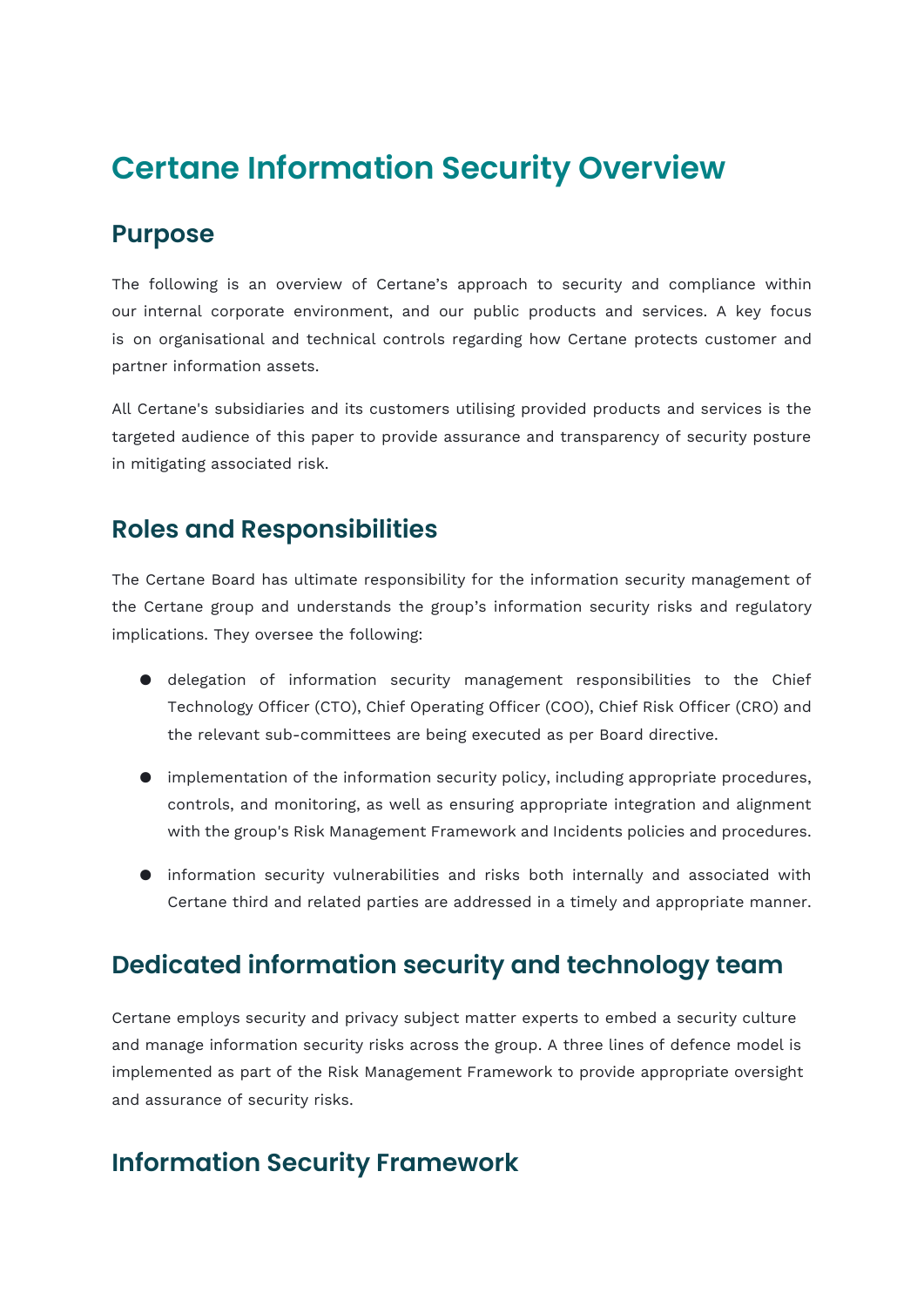Certane has adopted the NIST Cyber Security Framework and ISO 27001 ISMS to develop and implement our own Information Security Framework, which provides a methodology, structure and process to help manage security risks in supporting business objectives.

The Framework ensures that our security capability has a level to baseline and measure against with the goal to mature by continuing to build, test and review all security functions and services.

#### **Framework Components**

The Framework consists of the following components to manage security risk:

- Framework Core consists of security functions, capabilities, controls, and services that allows Certane to achieve its cyber security and business outcomes.
- Policy Framework collection of security policies, standards, procedures, and guidelines to govern security requirements enterprise wide and employee security responsibilities.
- Implementation Tiers and Profile assessment of current security capabilities and maturity with a desire to reach a targeted security and business outcome by remediating identified gaps.

# **Certane's security culture**

At Certane, we believe that security is a responsibility that all employees must maintain and support to ensure ongoing protection of our information assets. To ensure this security culture, we have in place a robust hiring process, mandatory training for onboarding and continued education and awareness.

#### **Security awareness and training**

All Certane employees undergo cyber security, privacy, and fraud training as part of the orientation process and receive ongoing training throughout their Certane careers. In compliance with relevant company policies, new employees agree to a Code of Conduct, which highlights Certane's commitment to keep member and customer information safe and secure. In addition to specific job roles, tailored and specialist security training is provided where required.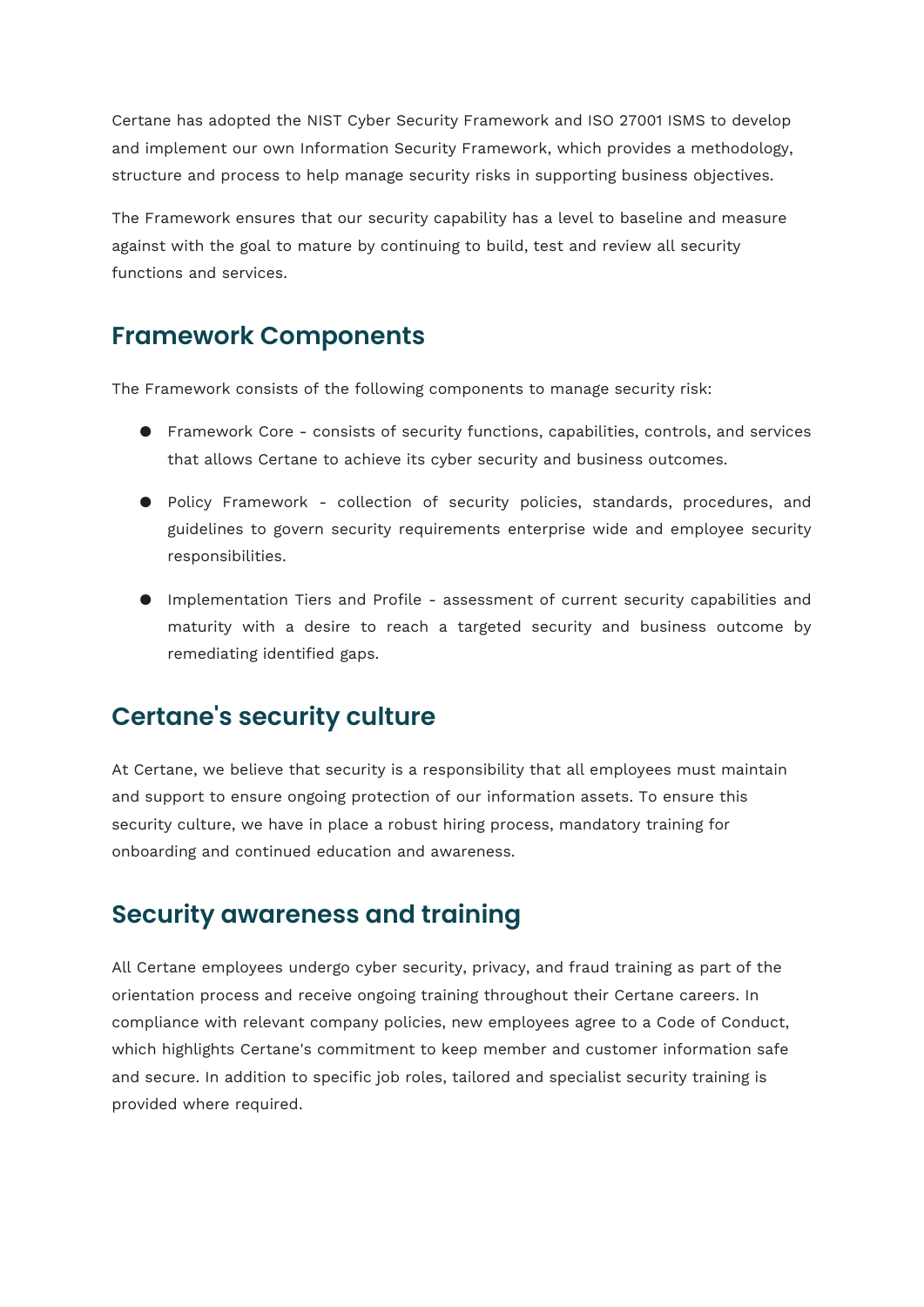The security awareness program at Certane involves partaking in community cyber safety education events and forums, provision of education material and learning workshops to ensure that employees are safe at work and at home.

# **Community collaboration**

Certane is partnered with government and industry security groups and forums such as ACSC, AIST, ASFA, SIT Group and various major security consultancies and vendors. We continue to expand and build upon our security network to ensure that we support the greater community in combating cyber security within the financial industry.

#### **Operational Security**

Security is an integral part of our operations and the controls and services we provide are all based on the Information Security Framework. Control implementation requirements are governed by the Certane Information Security Policies and Standards.

Since Certane adopts a cloud-first strategy, we base our architecture upon modern approaches such as zero-trust model, cloud-based infrastructure and networks, and Software-as-a-Service (SaaS) where appropriate.

# **Data protection**

Data encryption and data disposal controls are implemented to ensure Certane data and information is secure and protected based on industry best standards.

# **Data Backup**

Certane's cloud-based solutions maintain ongoing data backup as per service agreement requirements at reasonable interviews. This ensures the appropriate DR redundancy to business critical applications and data can be effectively performed.

# **Cyber Resilience – Incident Management**

Incidents are managed in accordance with the group Incident Management Policy and Process. The Policy sets out the minimum standards based on regulatory requirements to